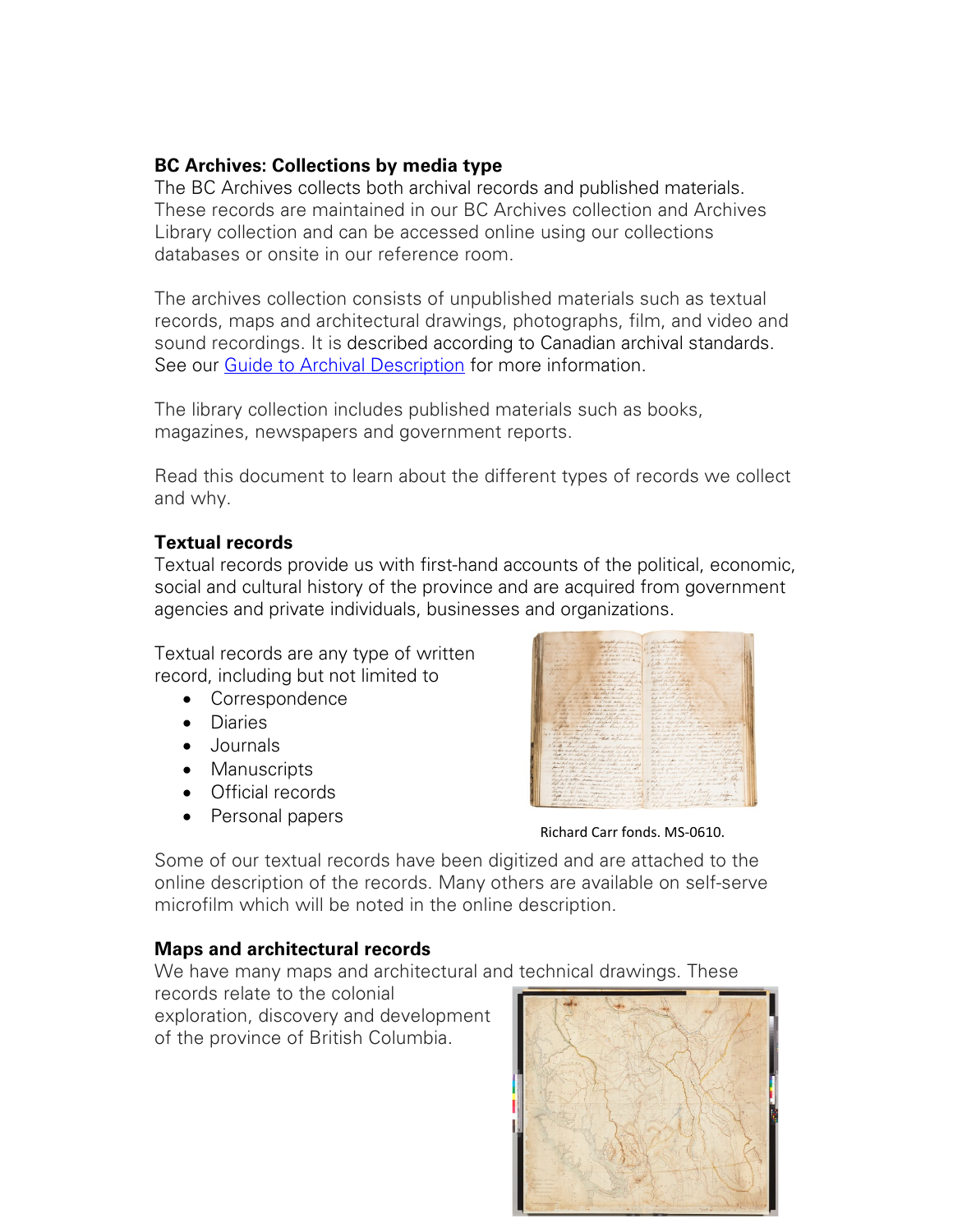This includes

- Published maps and atlases
- Cartographic and architectural records of the provincial government
- Geographical maps of British Columbia
- Plans by important architects or of building types contributing to the study of British Columbia's architectural heritage

Map of a portion of the Colony of British Columbia. CM/F9.

Many of our maps are available on selfserve microfiche in the BC Archives reference room.

# **Photographs**

Photographic records provide visual documentation of people living in British Columbia and their activities, as well as the landscape, industries, and events of the province from the early days of photography up until the twenty-first century.

Our photographic records include

- Ambrotypes
- Daguerreotypes
- Flexible film
- Glass plates
- Lantern slides
- Modern transparencies
- Photo-engraving plates
- Tintypes
- Photographic prints of all varietie Mail Carriers, Skeena River. D-03262.

Many have been scanned and attached to their online description. We also have access copies of photographs available in the reference room which have been organized by subject.

## **Artworks**

We also collect paintings, drawings and prints depicting the people, landscape, culture and industry of British Columbia. As well as the works of historically significant BC artists, including the world's largest collection of Emily Carr works, there are many pieces by military personnel, surveyors, adventurers, pioneers, watercolourists and amateur sketchers.

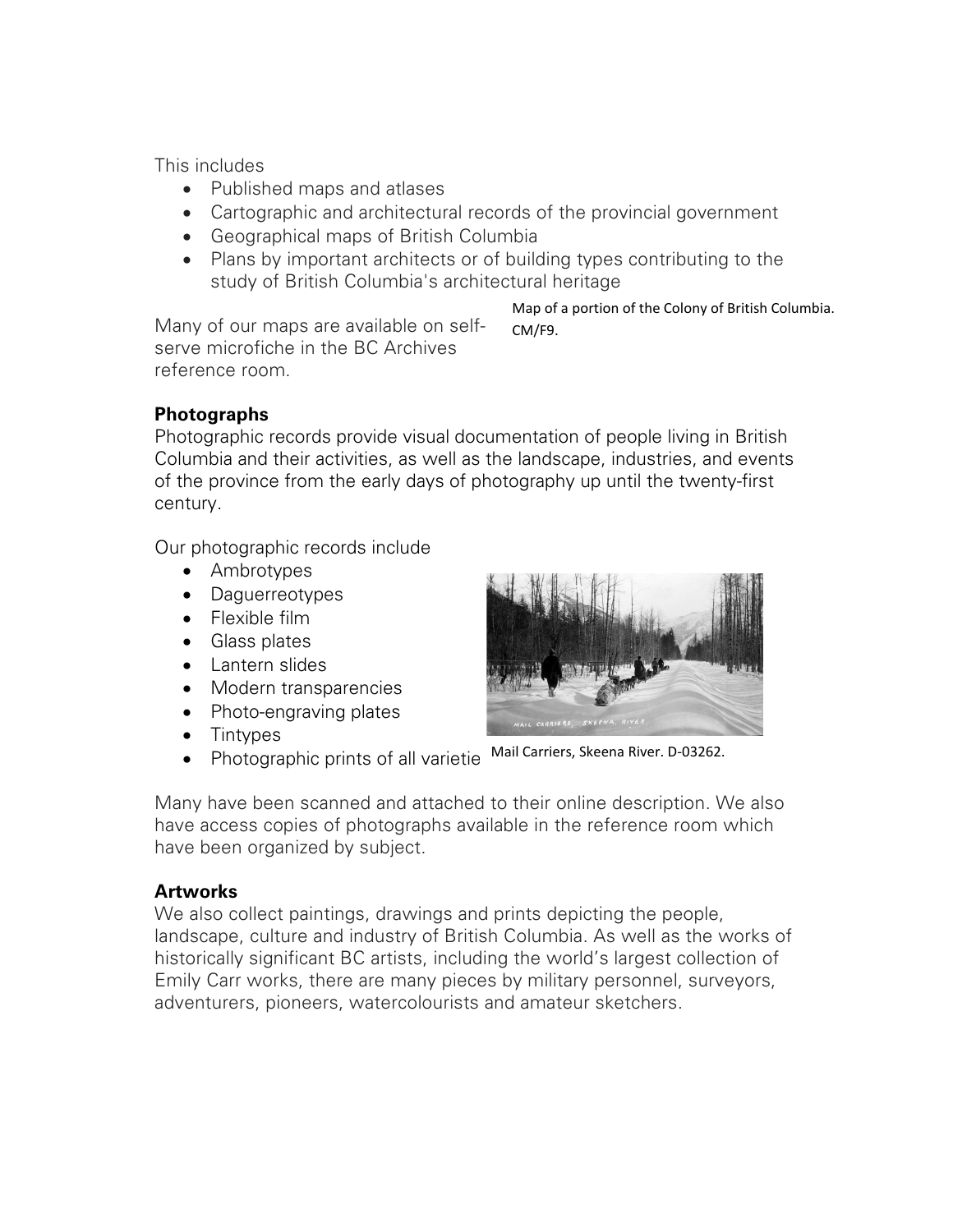These works of art are done on a variety of media and include

- Sketches and sketchbooks
- Oil paintings
- Watercolours
- Engravings
- Colonial broadsides
- Posters
- Hooked rugs
- Pottery
- Busts



Lillooett, on the Fraser River. PDP00070

More than 6,000 works have been scanned and attached to their online description. To access original works of art, you must book an appointment with the Paintings, Drawings and Prints Collection Manager, [lgolding@royalbcmuseum.bc.ca.](mailto:lgoulding@royalbcmuseum.bc.ca)

## **Film and video**

We also have many films and video, which include a copy of one of the first film footage shot in British Columbia, *Down Western Slope* (1899), as well as glimpses of the early twentieth century. The most strongly documented era is from 1935 to 1985. This was a period of tremendous change in both industrial development and the domestic and working lives of British Columbians.

These works include

- Documentaries
- Dramatic and experimental shorts
- Educational films
- Family home movies
- Industrial and promotional films
- Newsreel items
- Public affairs programming
- Television news footage
- Travelogues



Jack Webster radio broadcast collection, PR-2320

A selection of titles have been digitized and are available either on our YouTube channel or on our sound and moving image kiosk in the reference room. We also have access copies available on videocassette in the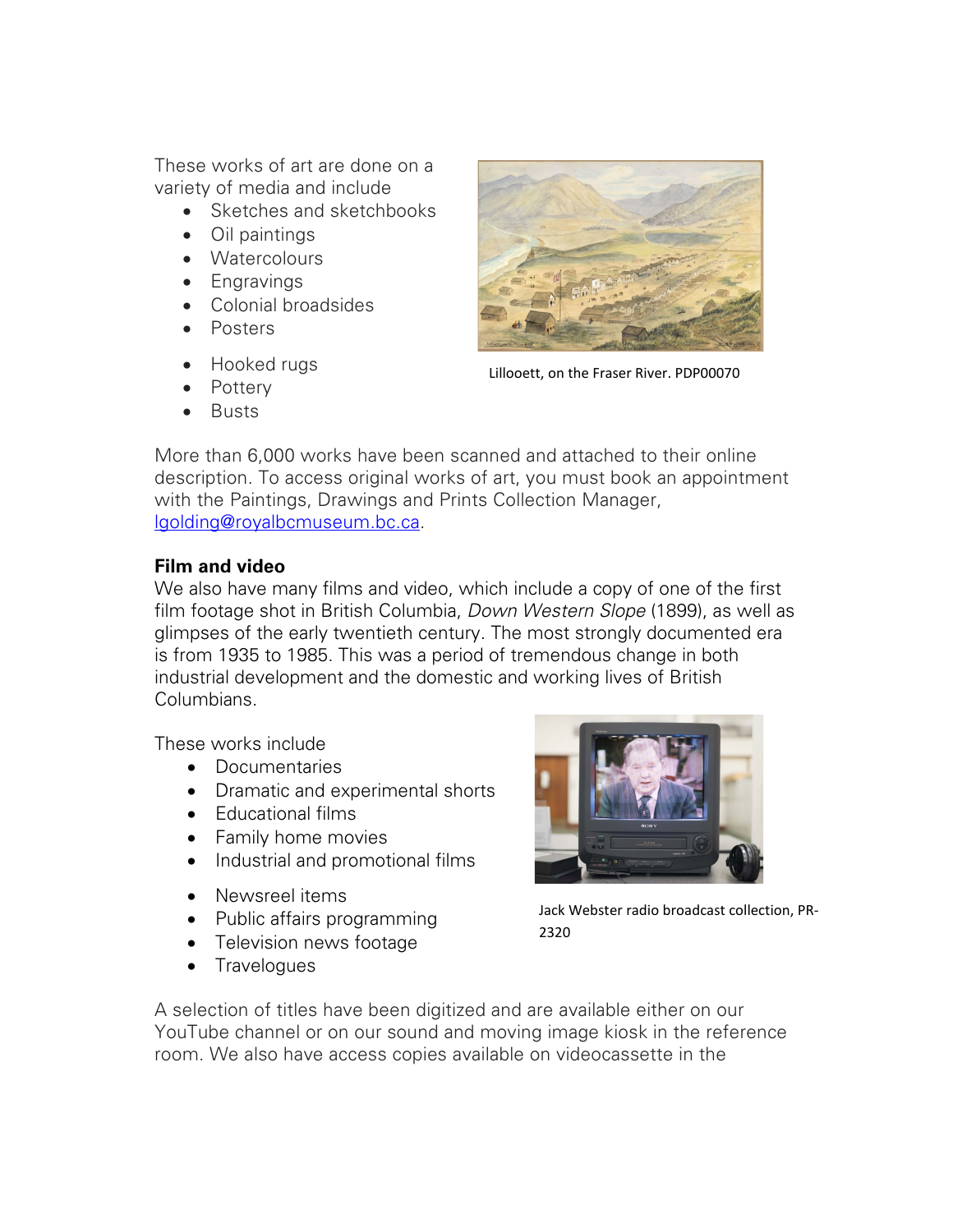reference room. Availability of access copies will be noted in the online description.

#### **Sound recordings**

The BC Archives has sound recordings on cylinders, audio discs, tape reels, cassettes and compact discs. These recordings document our history through recorded experiences, musical creations and on-air recordings.

These recordings include

- Songs
- Interviews
- Oral histories
- Published recordings by British Columbia musicians, composers, ensembles and studios
- Unpublished recordings of indigenous music



Mungo Martin, T4339:11

A selection of titles have been digitized and are available either on our YouTube channel or on our sound and moving image kiosk in the reference room. We also have access copies available on videocassette in the reference room. Availability of access copies will be noted in the online description.

## **Publications**

The BC Archives Library contains publications that document the history and culture of British Columbia and the Pacific Northwest Coast since the late sixteenth century. Many are rare records of first explorations, colonization and development of the province.

Examples of publications include

- Books
- Directories
- Government reports
- Magazines
- Newspapers
- Pamphlets
- Serials
- And other publications



BC Archives Library, NW 970.4 S664